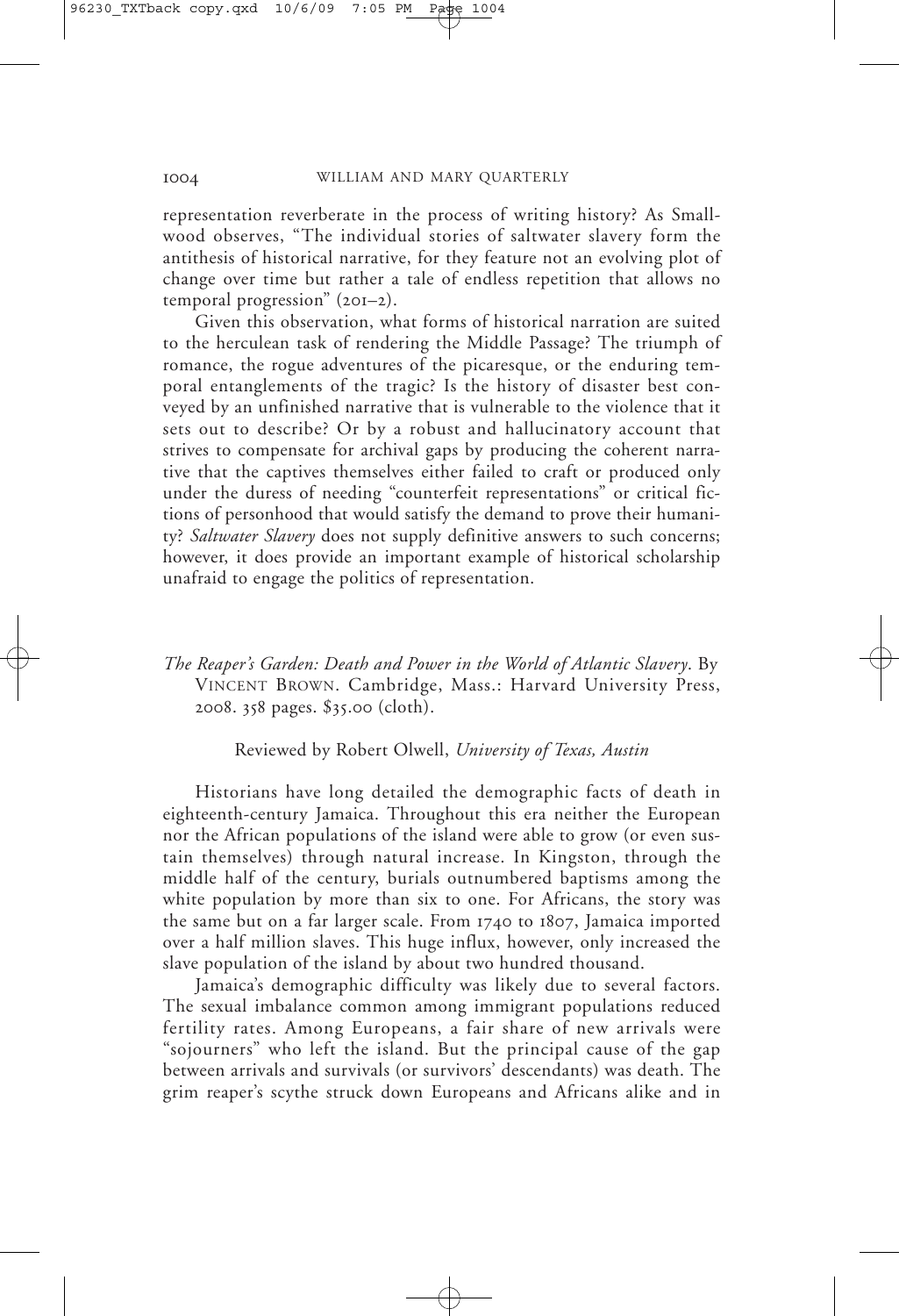nearly equal proportions. Slaves died from the brutal treatment and the harsh labor demands of the sugarcane fields. Both whites and blacks perished in the hostile disease environment of the tropics. But in numerical terms, Africans outnumbered Europeans among the dead (as they did among the living) by a factor of ten to one.

Previous scholars have used these statistics to note that the great majority of colonial Jamaica's population, white and black, was composed of people born outside the island. At any moment at least twothirds of the island's inhabitants in the eighteenth century were native Africans. These facts inform investigations into the predominance of African influences in the island's slave culture. For Vincent Brown, however, the island's death rate is not a demographic detail but the main object of his study. *The Reaper's Garden* uses the ubiquity of death in early Jamaica as the basis for a fascinating cultural history, in which whites and blacks, the enslaved and the free, the living and the dead contend over the meaning of death (and life) in the "death trap" (13) that was early modern Jamaica.

Death and its rites make ideal subjects for cultural history. As Brown notes, quoting anthropologist Katherine Verdery, death raises "ultimate questions about what it means to be—and to stop being human, about where we have come from and where we are going" (6). The cultural practices surrounding death and the treatment of the dead provide rich sources for examining a society's most central values and beliefs. Many previous speculations on the effects of high mortality on past cultures have tended to opt for one of two contradictory and equally simplistic explanations: either the experience (and expectation) of frequent death hardens hearts (of parents or spouses), or, conversely, grief is an inherent part of the human condition and thus lies beyond historical analysis.

Brown rejects both of these paths. Instead, by considering death as the predominant fact of life in colonial Jamaica, he reveals how profoundly it shaped the culture of the island. Funerals and burials far outnumbered weddings or births as occasions for community gathering. (In the first half of the eighteenth century, Jamaica parsons performed three burials for every baptism.) Both blacks and whites, Brown writes, necessarily "created new worlds of meaning in a politically charged 'space of death'" (58). All colonial cultures are constructed from the social, economic, spiritual, and political materials at hand. In Jamaica the soil in which any society would be rooted was filled with bones. Both Africans and Europeans "tilled the same haunted ground," Brown declares, "but they planted different seeds and reaped different harvests" (59).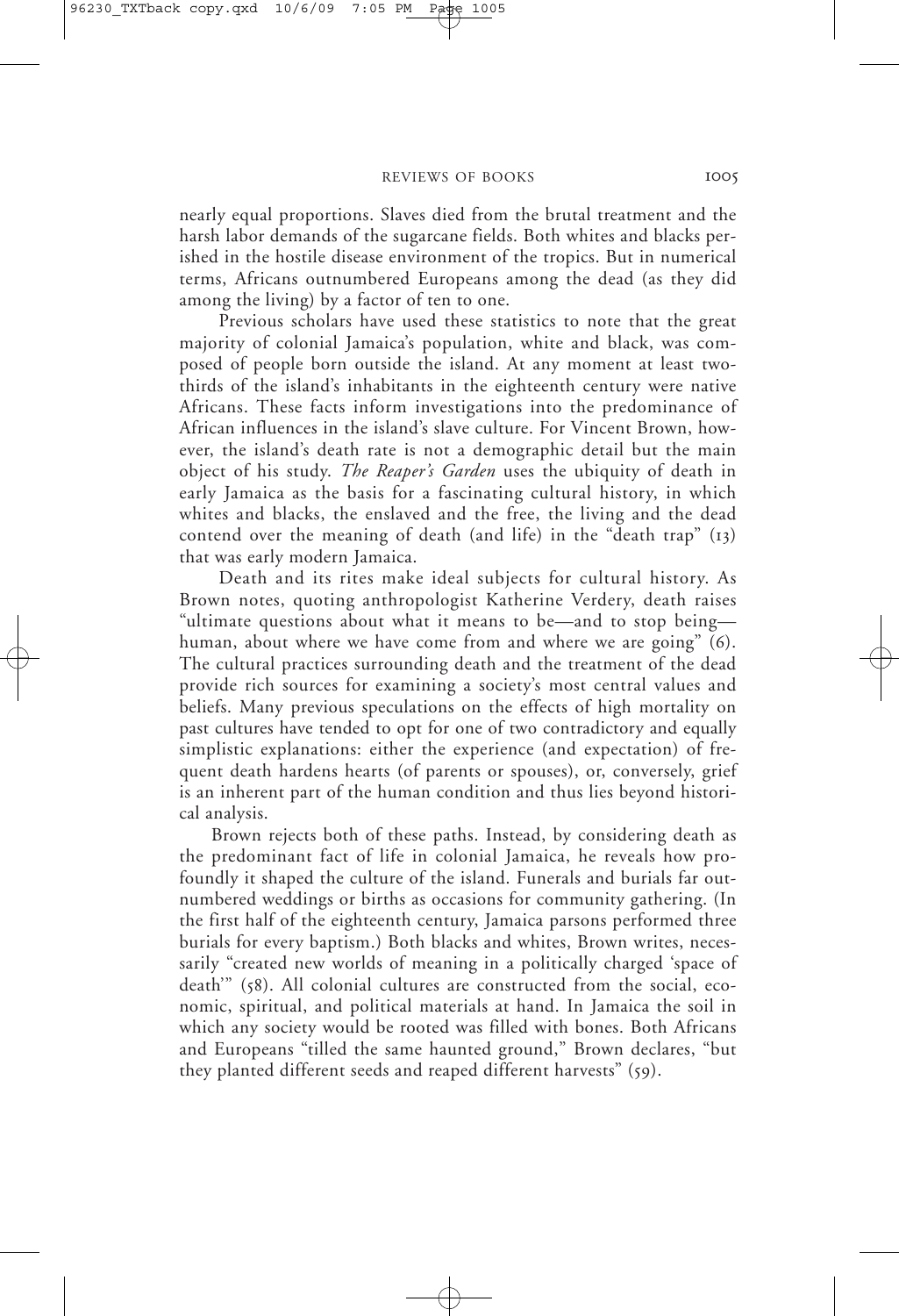Brown insightfully inverts the preconception that the high mortality rates in colonial Jamaica were the result of inadvertence or callous indifference. Instead, he asserts, from West Africa, through the Middle Passage, to the sugarcane fields of Jamaica, death was a deliberate and expected part of the process. Brown argues that eighteenth-century Jamaica should be seen as "one of history's greatest episodes of creative destruction" (57). The wheels of the island's sugar mills ground human lives as inexorably and almost as literally as they did cane. In colonial Jamaica, Brown writes, "death and wealth and power were inextricably entangled" (13). The fact that by 1774 Jamaica had become both the richest and the deadliest colony in the entire British Empire was no coincidence.

Following the introduction, the first half of the book examines the cultural practices and beliefs surrounding burial, the last wishes and testaments of the dying, and the symbolic and spiritual meaning given the dead. Each chapter compares and contrasts European and African customs. Brown's examination of African ceremonies and customs is limited by his reliance on descriptions written by whites, who, when they commented on slaves' activities at all, were apt to depict them as "wild," "frantic," and "ludicrous"  $(74-75)$ . Brown strives to overcome the limitations of his sources by comparing these descriptions with West African funeral rites and positing what the events may have meant to slave participants. But he also suggests that whites' propensity to ridicule slaves' spiritual beliefs and customs reveals their own disquiet and feelings of cultural vulnerability. Thus death was another field on which masters and slaves contended.

The second half of the book moves beyond Jamaica itself to suggest how death had an impact upon the fate of slavery in the British Atlantic world and is necessarily more speculative. As Brown notes, the cult of sensibility that rose to prominence through the eighteenth century saw death, and graveyards, as a golden opportunity for the "man of feeling" to demonstrate his capacity for empathy. But tears shed for dead slaves need not indicate or result in antipathy toward slavery. Even cultivated slaveholders could shed inky tears, as Bryan Edwards's lachrymose "Ode, on Seeing a Negro Funeral" (ca. 1773) demonstrates. Eighteenth-century abolitionists usually devoted far more attention to the bodies and souls of living slaves than to the fate of the dead. Here Brown sheds new light on the *Zong* case, the infamous 1781 cause célèbre in which officers on a slaver bound for Jamaica killed 132 ailing Africans by throwing them overboard so the ship's owners could claim insurance on their lost property. If the Africans had died after their arrival in Kingston, the owners would have had no recourse. The incident was seized upon by British abolitionists because it exposed slavery as a mortal conflict between the profit principle and the golden rule. Weighed in the scales of the mar-